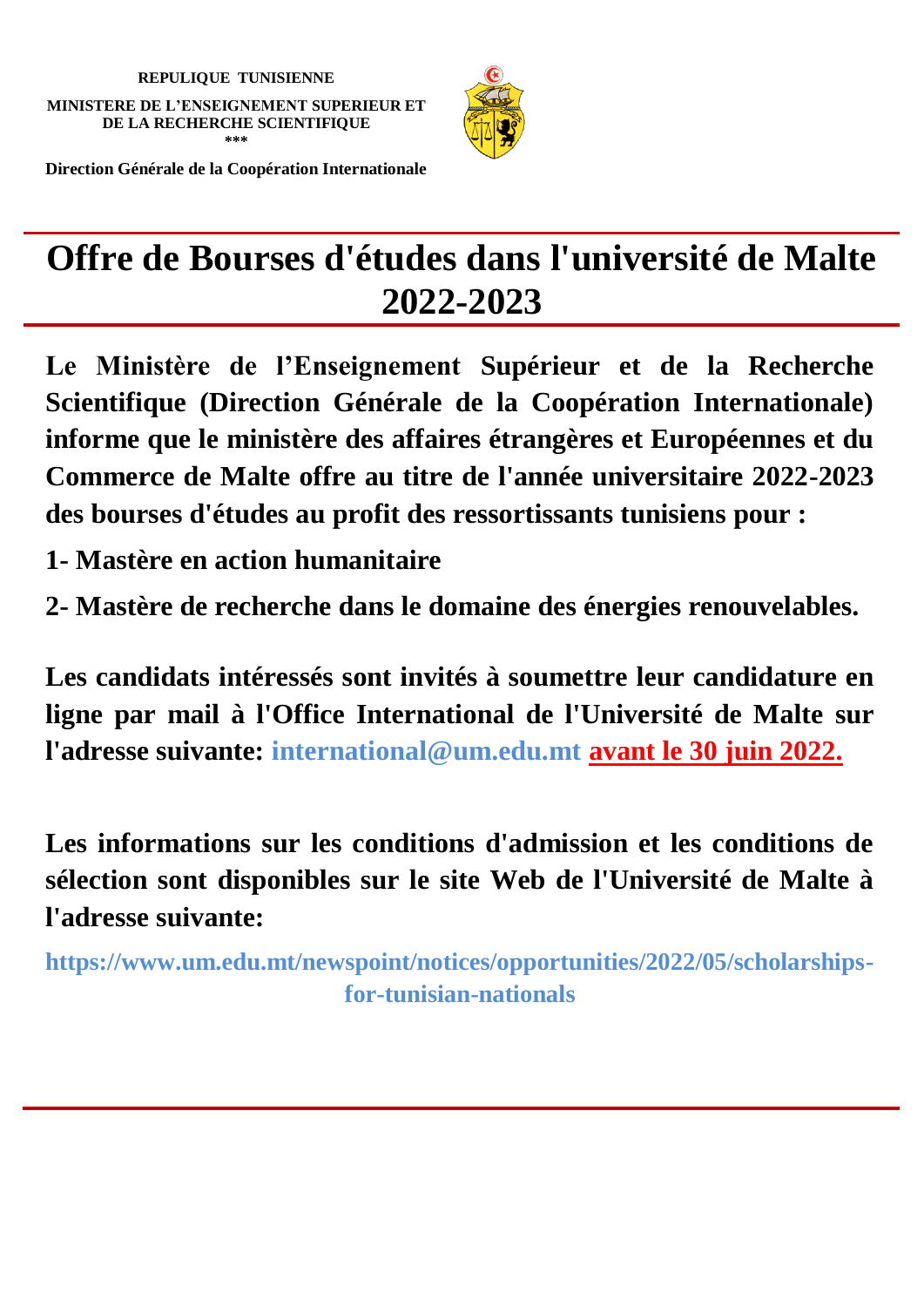## **Scholarships for Tunisian Nationals offered through Official Development Assistance from the Government of Malta and the University of Malta**

## **- Call for Applications 2022**

## **Objective**

The Government of Malta and the University of Malta launched this scholarship programme in 2015 with the aim of supporting capacity building in Tunisia. The response from Tunisian students has been encouraging and, consequently, a decision was taken to expand the offer to two distinct fields: Humanitarian Action and Sustainable Energy.

Through its Official Development Assistance Programme, the Government of Malta aims, above all, to promote solidarity and provide assistance in a number of key areas including education and human capacity development. These scholarships provide an opportunity to a number of students to deepen their skills and know-how on important issues, thereby providing them with an opportunity to contribute towards the growth and prosperity of their own country.

#### **Areas of study and research covered by the scholarships**

#### Master of Arts in Humanitarian Action

The Scholarship offers an opportunity for a Tunisian national to specialize in Humanitarian Action at a post-graduate level. The aim is to provide the successful candidate with the capacity and professional knowledge to take the lead in shaping humanitarian policy and practice in the country and the wider region, and to encourage bilateral cooperation in an area of mutual interest. Humanitarian action highlights local ownership, participation and bottom-up approaches.

#### Master of Science in Sustainable Energy (by research)

The Scholarship offers an opportunity for a Tunisian national to specialize in Sustainable Energy at a post-graduate level. The student may perform research in several areas of sustainable energy. Areas with active research within the Institute for Sustainable Energy (ISE) of the University of Malta include:

Solar systems and solar materials. ISE is equipped with a state-of-the-art lab for testing Silicon and other Solar materials. Ongoing research is testing the relationship between the quality of the silicon material and the solar cell yield. Other active areas of research in solar systems include both terrestrial and offshore solar systems.

Energy efficiency in buildings. Active research includes modeling, study and improvement of domestic and commercial buildings, and improvements in the way energy efficiency is assessed.

Wind energy and energy storage, including hydrogen. The Institute is in possession of a LiDAR which is currently being used the measure the wind resource in key locations. Another active area of research is pumped energy storage and integrating hydrogen with energy storage.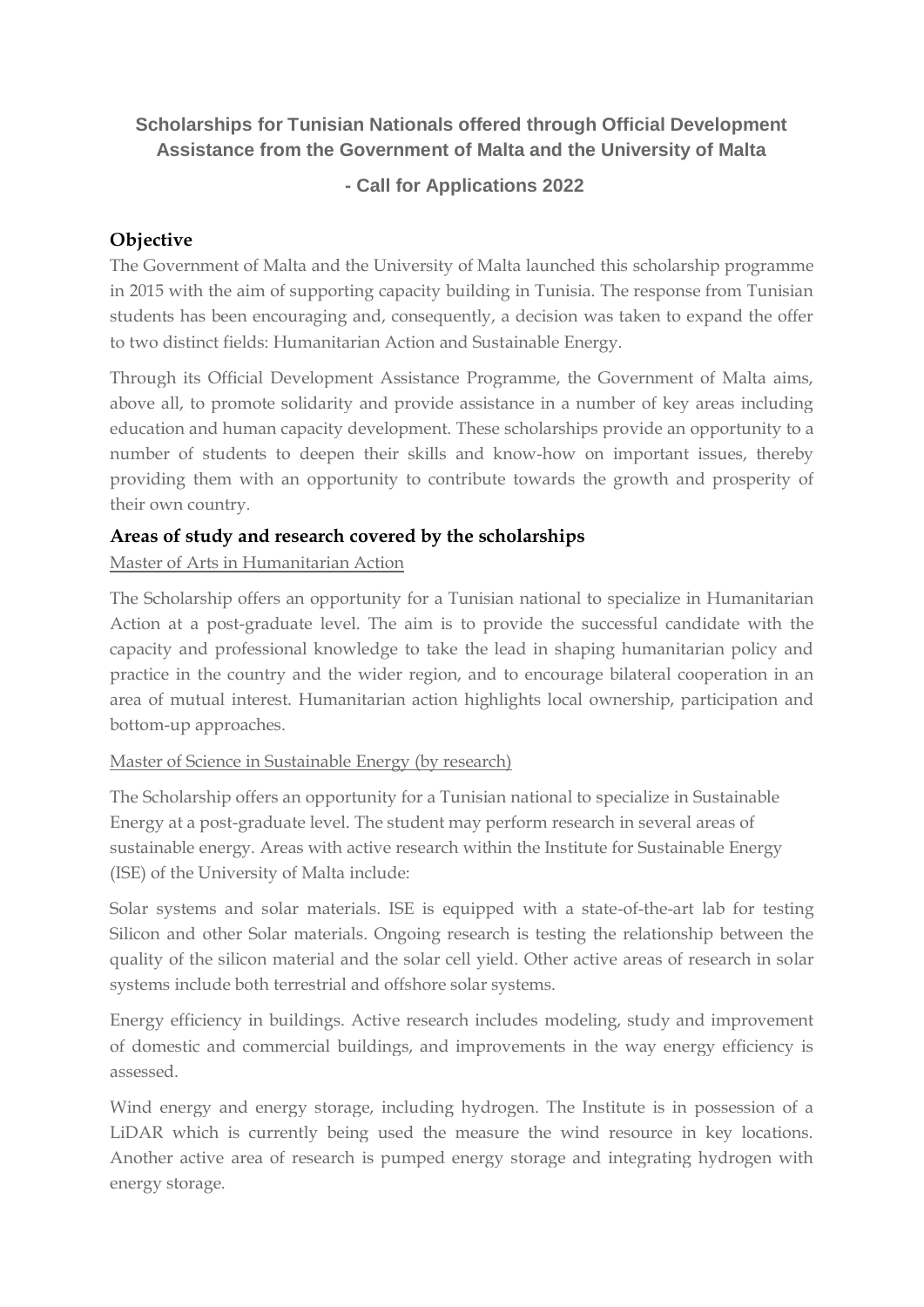Other areas of research the Institute can support are shallow geothermal energy and energy policy. Other areas can also be discussed. Please contact the [Institute for Sustainable](mailto:ise@um.edu.mt)  [Energy](mailto:ise@um.edu.mt) to discuss research proposals.

## **Scholarship Details**

The Scholarships will cover:

- Payment of the University of Malta Tuition Fee
- A subsistence allowance amounting to EUR 1100 per month to be used towards accommodation, transport, living and academic expenses and any other costs that may arise during the student's residence in Malta.
- One return journey (Tunisia Malta Tunisia), the cost of which is capped at EUR 500. Any additional trips or travel costs higher than this amount will have to be covered by the student.

#### **Start dates and duration**

The selected students are expected to join the programme at the start of the 1st Semester of the Academic year 2022/2023. The official start date is Monday 3rd October 2022.

An orientation programme for international students is organized a few days before the start of the semester. Details about the date of the orientation programme will be communicated to the students in the letter of acceptance.

The duration of the Master of Arts in Humanitarian Action is 3 semesters of full-time study commencing on the 3rd October 2022 and ending in March 2024 (18 months).

The duration of the Master of Arts in Sustainable Energy is 3 semesters of full-time study commencing on the 3rd October 2022 and ending in December 2023 (15 months).

#### **Admission Requirements**

Only applicants who have obtained a full acceptance for the indicated courses will be considered for the scholarship award. Applicants who have a conditional acceptance cannot be considered.

#### **English Language Proficiency**.

Applicants are required to present an internationally recognised English Language Proficiency Certificate at the required level. Further information about English Language Requirements for the 2022/23 academic year entry is available [here.](https://www.um.edu.mt/study/admissionsadvice/international/englishlanguagerequirements/)

#### **Instructions to Applicants**

Applicants are to submit an online application and provide copies of their academic qualifications and all other requested documentation to the University of Malta by the **30 June 2022**.

Students intending to apply for the Master of Science in Sustainable Energy are to enclose a research proposal focused on the research themes outlined in the above section (Areas of study and research covered by the scholarship).